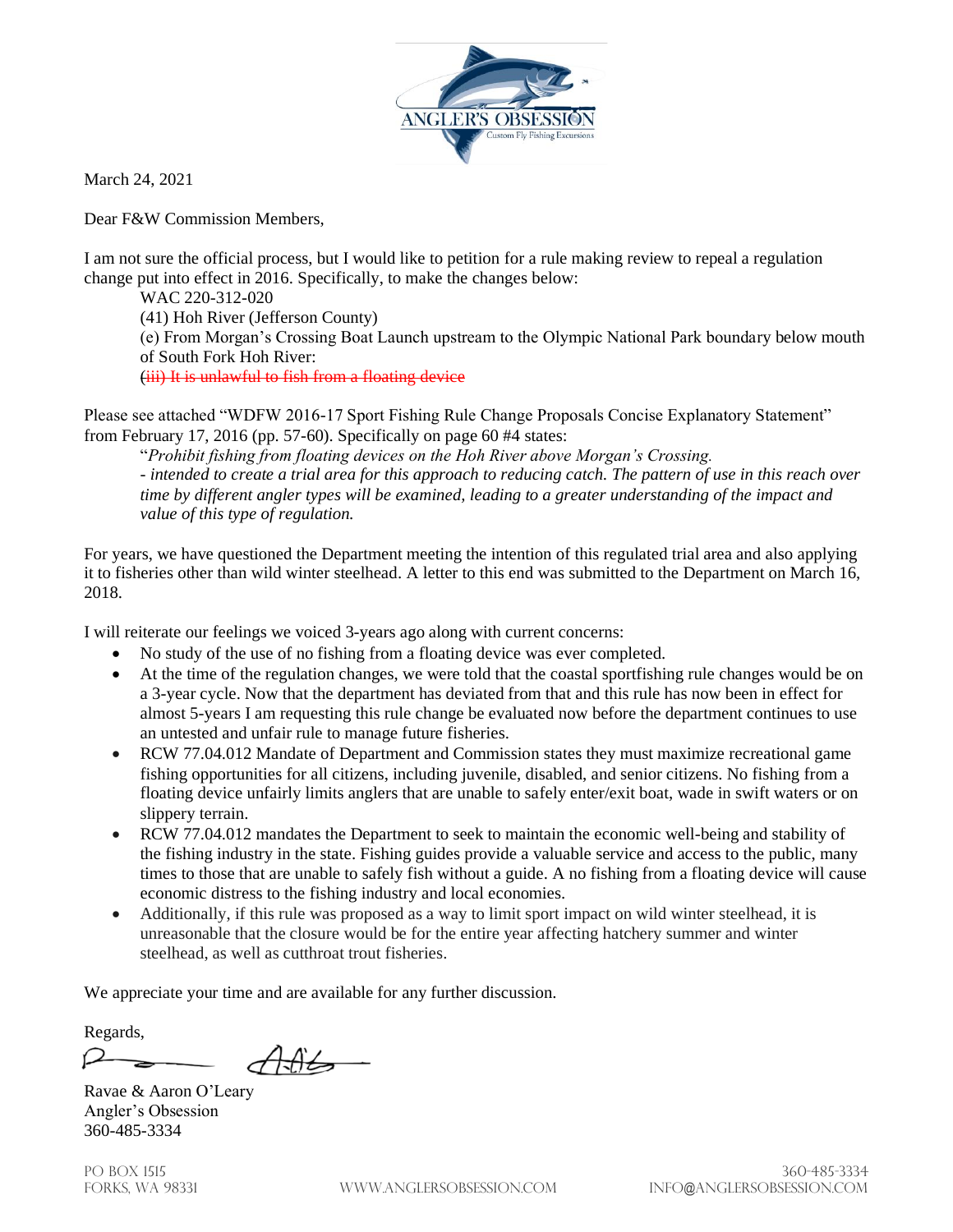

# **PETITION FOR ADOPTION, AMENDMENT, OR REPEAL OF A STATE ADMINISTRATIVE RULE**

In accordance with RCW 34.05.330, the Office of Financial Management (OFM) created this form for individuals or groups who wish to petition a state agency or institution of higher education to adopt, amend, or repeal an administrative rule. You may use this form to submit your request. You also may contact agencies using other formats, such as a letter or email.

The agency or institution will give full consideration to your petition and will respond to you within 60 days of receiving your petition. For more information on the rule petition process, see Chapter 82-05 of the Washington Administrative Code (WAC) at http://apps.leg.wa.gov/wac/default.aspx?cite=82-05.

#### **CONTACT INFORMATION** *(please type or print)*

| <b>Petitioner's Name</b>    | Ravae & Aaron O'Leary |                                 |                |
|-----------------------------|-----------------------|---------------------------------|----------------|
| Name of Organization        |                       |                                 |                |
| Mailing Address PO Box 1515 |                       |                                 |                |
| City<br>Forks               |                       | State WA                        | Zip Code 98331 |
| Telephone 360-485-3334      |                       | Email info@AnglersObsession.com |                |

### **COMPLETING AND SENDING PETITION FORM**

- Check all of the boxes that apply.
- Provide relevant examples.
- Include suggested language for a rule, if possible.
- Attach additional pages, if needed.
- Send your petition to the agency with authority to adopt or administer the rule. Here is a list of agencies and their rules coordinators: http://www.leg.wa.gov/CodeReviser/Documents/RClist.htm.

### **INFORMATION ON RULE PETITION**

Agency responsible for adopting or administering the rule: Washington Department of Fish and Wildlife

#### **1. NEW RULE - I am requesting the agency to adopt a new rule.**

The subject (or purpose) of this rule is:  $\qquad \qquad \qquad$ 

The rule is needed because: The rule is needed because:

The new rule would affect the following people or groups: The new rule would affect the following people or groups: